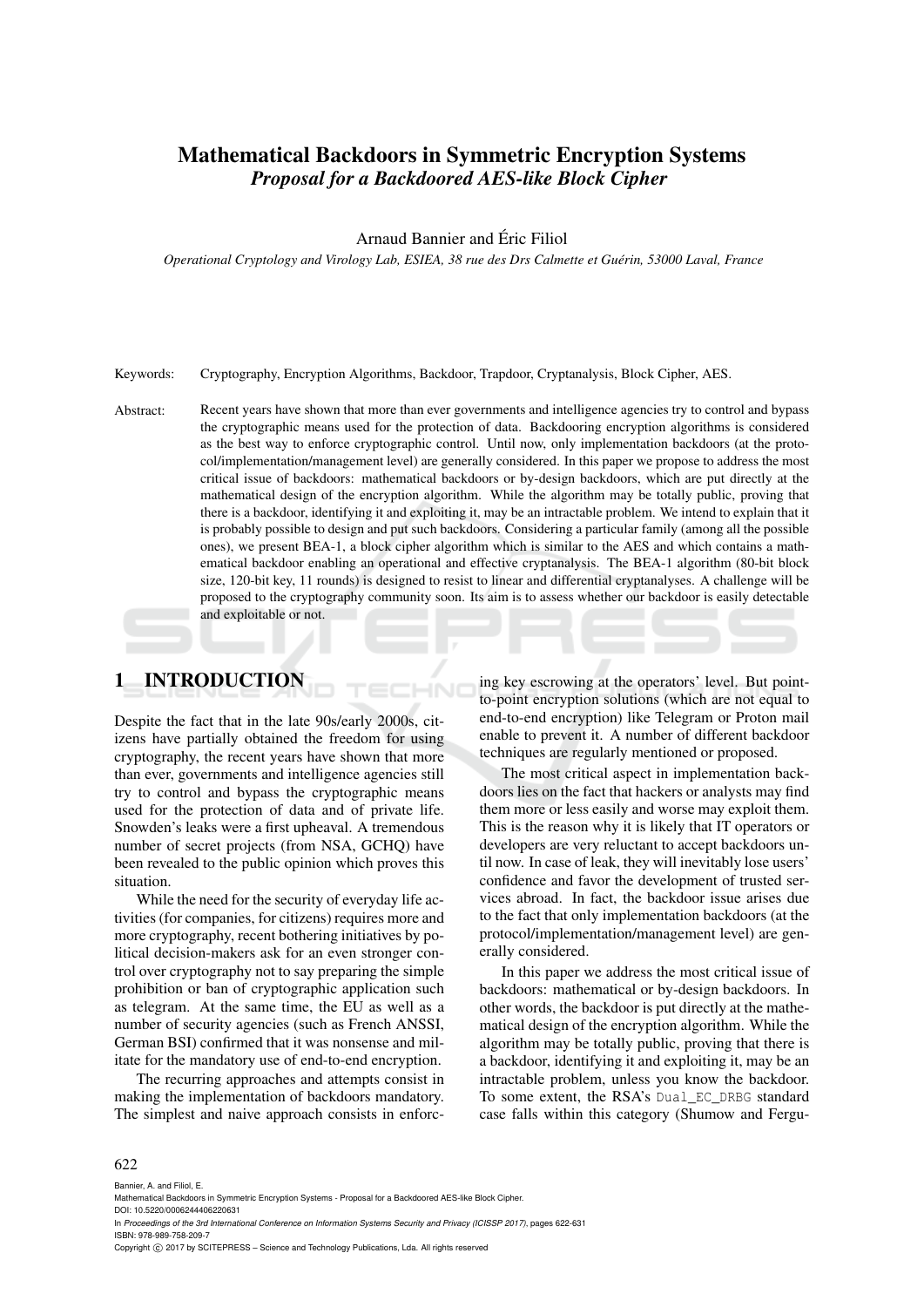son, 2007). Other non-public examples are known within the military cryptanalysis community, and partially revealed to the public thanks to the 1995 Hans Buehler case (Strehle, 1994). This kind of backdoor is the most difficult one to address and there is quite no public work on that topic. It is generally the technical realm of a few among the most eminent intelligence agencies (namely NSA, GCHQ, SVR/GRU) which moreover have the ability and power to step in and to influence the international standardization processes.

We intend to explain that it is probably possible to design and put such backdoors. Considering a particular case of mathematical backdoors (among all the possible ones) based on our previous work (Bannier et al., 2016), we present a block cipher algorithm which is similar to the AES and which contains a mathematical backdoor enabling an operational and effective cryptanalysis (in other words in a limited time on a modern desktop computer and with a limited number of plaintext/ciphertext pairs). This block cipher algorithm (80-bit block, 120-bit key size, 11 rounds) is designed to resist to linear and differential cryptanalyses.

This paper is organized as follows. In Section 2 we explore the concept of backdoors and trapdoors and we identify two main categories, each containing itself subcategories depending on the nature of the cipher (stream or block ciphers). This observation is backed by the personal experience of the second author as a military cryptanalyst. We also present the state-of-the-art, history and previous work regarding backdoors, mostly in symmetric cryptography. In Section 3, we present our backdoored block cipher algorithm BEA-1 (standing for *Backdoored Encryption Algorithm 1*), based on our work (Bannier et al., 2016). This is a particular family of trapdoors using a suitable partition of the plaintext and ciphertext spaces. In Section 4, we discuss the cryptographic security of this cipher, with respect to linear and differential cryptanalyses. We also propose a cryptographic challenge to the cryptography community<sup>1</sup>, regarding the backdoor identification and exploitation. We suppose that this backdoor is likely to be detected. Such a challenge should enable to prove or disprove this claim. Lastly we conclude in Section 5 and explore future work.

#### 2 THE CONCEPT OF BACKDOOR

### 2.1 Definition and Classification Proposal

Trapdoors are a two-face, key concept in modern cryptography. It is primarily related to the concept of "*trapdoor function*" — a function that is easy to compute in one direction, yet difficult to compute in the opposite direction without special information, called the "*trapdoor*". This first "face" relates most of the time to asymmetric cryptography algorithms. It is a necessary condition to get reversibility between the sender/receiver (encryption) or the signer/verifier (digital signature). The trapdoor mechanism is always fully public and detailed. The security and the core principle is based on the existence of a secret information (the private key) which is essentially part of the trapdoor. In other words, the private key can be seen as *the* trapdoor.

The second "face" of the concept of trapdoor relates to the more subtle and perverse concept of "mathematical backdoor" and is a key issue in symmetric cryptography (even if the issue of backdoors may be extended to asymmetric cryptography; see for example the case of the DUAL EC\_DRBG (Shumow and Ferguson, 2007), or the case of trapdoored primes addresses recently in (Fried et al., 2016)).

In this case, the aim is to insert hidden mathematical weaknesses which enable one who knows them to break the cipher. If possible, these weaknesses should be independent of the secret key. Somehow, it consists to create a hidden asymmetry to the detriment of the legitimate users of the communication and to the benefit of the eavesdropper. In this context, the existence of a backdoor is a strongly undesirable property.

In the rest of the present section, we will oppose the term of trapdoor (desirable property) to that of backdoor (undesirable property). While the term of trapdoor has been already used in the very few literature covering this second face of this problem, we suggest however to use the term of backdoor to describe the issue of hidden mathematical weaknesses. This would avoid ambiguity and maybe would favor the research work around a topic which is nowadays mostly addressed by governmental entities in the context of cryptography control and regulations.

Inserting backdoors in encryption algorithms underlies quite systematically the choice of cryptographic standards (DES, AES...). The reason is that the testing, validation and selection process is always conducted by governmental entities (NIST or equivalent) with the technical support of secret entities (NSA or equivalent). So an interesting and critical

<sup>&</sup>lt;sup>1</sup>This challenge will be launched on the Arxiv repository right after the conference, at the end of February.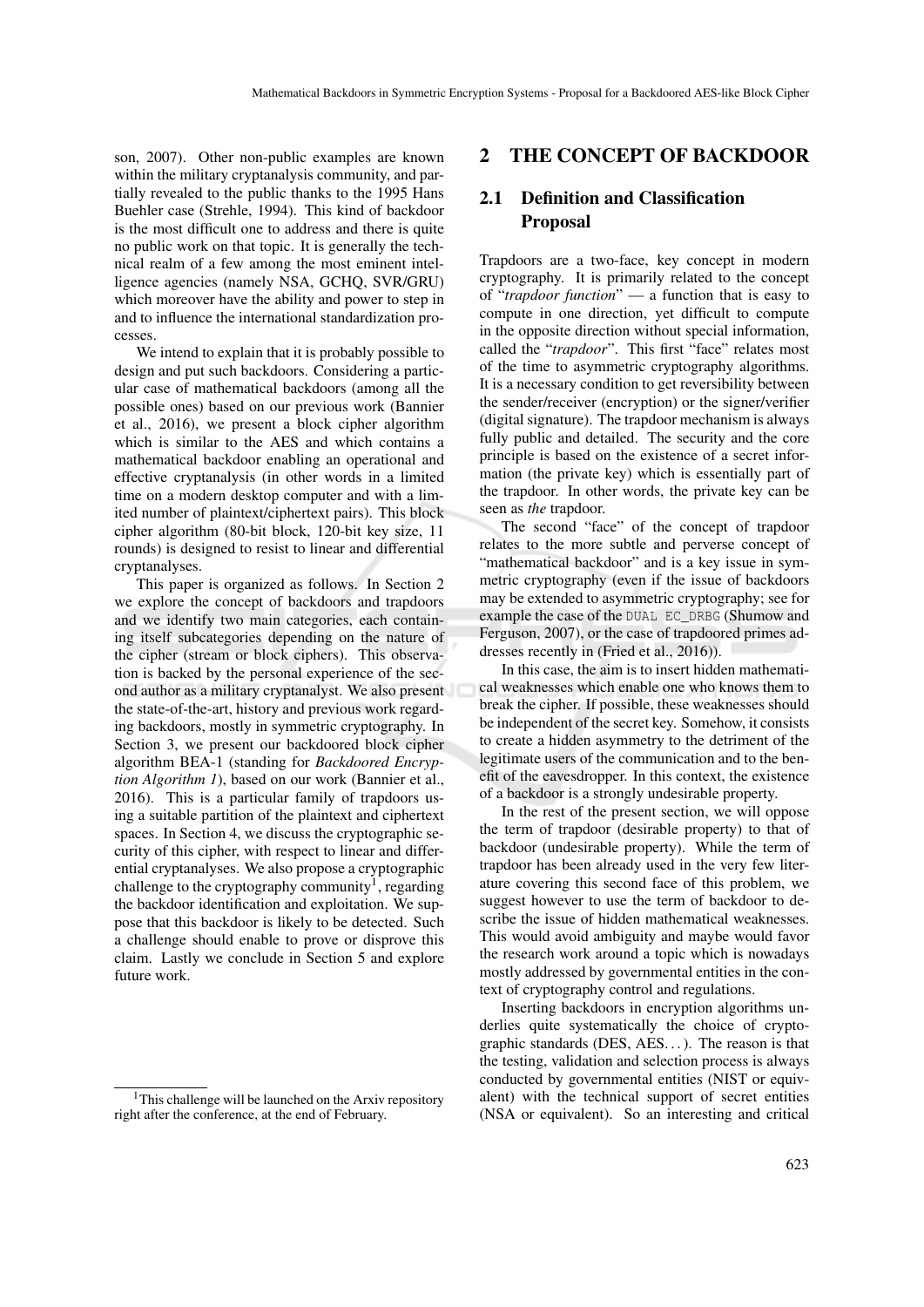research area is: "how easy and feasible is it to design and to insert backdoors (at the mathematical level) in encryption algorithms?". In this paper, we intend to address one very particular case of this question. It is important to keep in mind that a backdoor may be itself defined in the following two ways.

- As a "natural weakness" known but non disclosed — only by the tester/validator/final decision-maker (e.g. the NSA as it could have been the case for the AES challenge). The best historic example is that of the differential cryptanalysis. Following Biham and Shamir's seminal work in 1991 (Biham and Shamir, 1993), NSA acknowledged that it was aware of that cryptanalysis years ago (Schneier, 2000). Most of experts estimate that it was nearly 20 years ahead. However a number of non public, commercial block ciphers in the early 90s may be weak with respect to differential cryptanalysis.
- As an intended design weakness put by the author of the algorithm. To the authors knowledge, there is no known cases for public algorithms yet.

As far as symmetric cryptography is concerned, there are two major families of cipher systems for which the issue of backdoor must be considered differently.

- *Stream ciphers*. Their design complexity is rather low since they mostly rely on algebraic primitives (LFSRs and Boolean functions which have intensely been studied in the open literature). Until the late 70s, backdoors relied on the fact that quite all algorithms were proprietary and hence secret. It was then easy to hide non primitive polynomials, weak combining Boolean functions. The Hans Buehler case in 1995 (Strehle, 1994) shed light on that particular case.
- *Block ciphers*. This class of encryption algorithms is rather recent (end of the 70s for the public part). They exhibit so a huge combinatorial complexity that it is reasonable to think to backdoors. As described in (Daemen and Rijmen, 2002) for a *k*-bit secret key and a *m*-bit input/output block cipher there are  $((2<sup>m</sup>))^{2<sup>k</sup>}$  possible such block ciphers. For such an algorithm, the number of possible internal states is so huge that we are condemned to have only a local view of the system, that is, the round function or the basic cryptographic primitives. We cannot be sure that there is no degeneration effect at a higher level. This point has been addressed in (Daemen and Rijmen, 2002) when considering linear cryptanalysis. Therefore, it seems reasonable to think that this combinatorial richness of block cipher may be used to hide

backdoors.

Since block ciphers are the most widely used encryption algorithms nowadays by the general public and the industry, we will focus on them in the rest of the paper. Backdoors in stream ciphers have quite never been exposed to the public.

#### 2.2 Previous Work

One of the first trapdoor cipher was proposed in 1997 by Rijmen and Preneel (Rijmen and Preneel, 1997). The S-boxes are selected randomly and then modified to be weak to the linear cryptanalysis. They are finally applied to a Feistel cipher such as CAST or LOKI91. But because of the big size of the S-boxes, the linear table of such an S-box cannot be computed. However the knowledge of the trapdoor gives a good linear approximation of the S-boxes which is then used in a linear cryptanalysis. As an example, the authors created a 64-bit block cipher based on CAST cipher, and four  $8 \times 32$  S-boxes. If the parameters of the trapdoors are known, a probabilistic algorithm allows to recover the key easily. Such a family of trapdoor ciphers leads to recover only a part of the key, and the authors claim that the trapdoor is undetectable. But in (Wu et al., 1998), Wu and al. discovered a way to recover the trapdoor if the attacker knows its global design but not the parameters. They also showed that there exists no parameter allowing to hide the trapdoor. Nevertheless, it is worthwhile to mention that in practice, if a real cipher containing a trapdoor is given, the presence of the trapdoor will certainly not be revealed.

In (Paterson, 1999), a DES-like trapdoor cipher exploiting a weakness induced by the round functions is presented. The group generated by the round functions acts imprimitively on the message space to allow the design of the trapdoor. In other words, this group preserves a partition of the message space between input and output of the round function. Such a construction leads to the design of a trapdoor cipher composed of 32 rounds and using a 80 bits key. The knowledge of the trapdoor allows to recover the key using  $2^{4\bar{1}}$  operations and  $2^{32}$  plaintexts. Even if the mathematical material to build the trapdoor is given, no general algorithm is detailed to construct such Sboxes. Furthermore, as the author says, S-boxes using these principles are incomplete (half of the cipher text bits are independent of half of the plaintext bits). Finally, the security against the differential attack is said *not as high as one might expect*.

More recently in (Angelova and Borissov, 2013), the authors created non-surjective S-boxes embedding a parity check to create a trapdoor cipher. The mes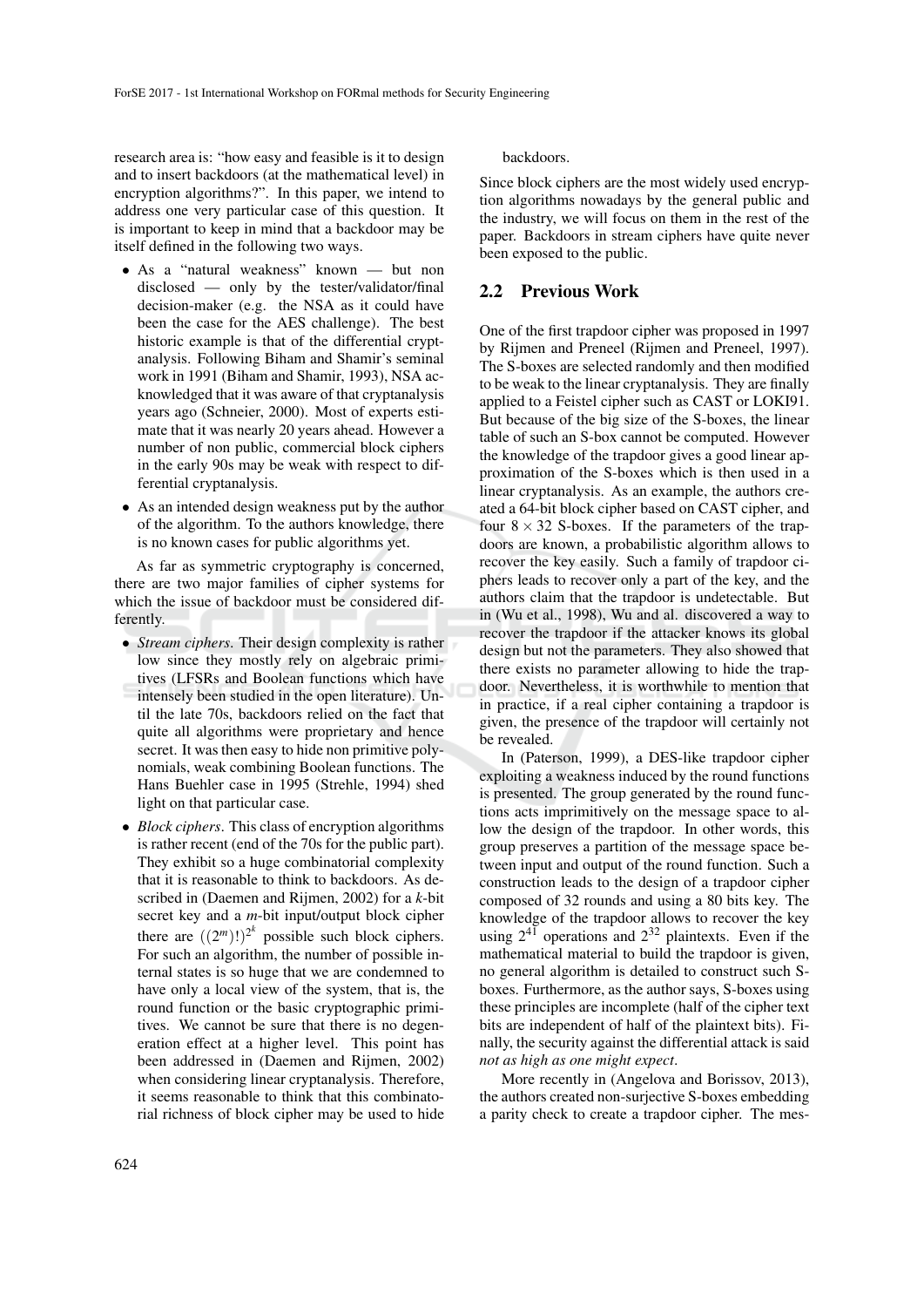sage space is thus divided into cosets and leads to create an attack on this DES-like cipher in less than 2<sup>23</sup> operations. The security of the whole algorithm, particularly against linear and differential cryptanalyses is not given and the authors admit that their attack is dependent on the first and last permutation of the cipher. Finally, the non-surjective S-boxes may lead to detect easily the trapdoor by simply calculating the image of each input vector. This problem is naturally avoided in a Substitution-Permutation Network (SPN) in which S-boxes are bijective by definition.

In a slightly different context, Caranti and al. answer to Patterson's question by the affirmative in (Caranti et al., 2006), by proving that the imprimitivity of the group generated by round functions is actually related to the cosets of a linear subspace. They also give some conditions to create such a primitive group to design a secure cipher that cannot contain such trapdoor, and finally show that the AES respects these conditions. They add in (Caranti et al., 2009) an algorithm to verify this last condition simply and show that AES and Serpent S-boxes verify this property.

### 3 DESCRIPTION OF BEA-1

The algorithm BEA-1 (standing for *Backdoored Encryption Algorithm version 1*) is based on our research work on partition-based trapdoors (Bannier et al., 2016). This section is intended to describe this cipher precisely. The cipher operates on 80-bit data blocks using a 120-bit master key. Our algorithm is directly inspired by Rijndael (Daemen and Rijmen, 2002), the block cipher designed by Joan Daemen and Vincent Rijmen which is now known as the AES (the encryption standard proposed by the USA, under the hauspices of NIST and NSA (NIST, 2000)). Consequently, our cipher is a Substitution-Permutation Network.

The encryption consists in applying eleven times a simple keyed operation called *round function* to the data block. A different 80-bit round key is used for each iteration of the round function. Since the last round is slightly different and uses two round keys, the encryption requires twelve 80-bit round keys. These round keys are derived from the 120-bit master key using an algorithm called *key schedule* (depicted in Figure 1).

The round function in Figure 2 is made up of three distinct stages: a *key addition*, a *substitution layer* and a *diffusion layer*. The key addition is just a bitwise XOR between the data block and the round key. The substitution layer consists in the parallel evaluation of four different S-boxes and is the only part of the cipher which is not linear or affine. Following the design principles of the AES, the diffusion layer comes in two parts: the ShiftRows and the MixColumns operations.

The decryption is straightforward from the encryption since all the components are bijective. Thus, to decrypt, we just have to apply the inverse operations in the reverse order. Remark that the key addition and the ShiftRows are involutions, therefore the same operations are used in the decryption process. In contrast to the AES, the algorithm works with bundles of 10 bits instead of 8 bits. Let  $\mathbb{F}_2$  denote the Galois Field of order 2. Any 10*n*-bit block *x* is seen as *n*-tuple of 10-bit bundles  $(x_0, \ldots, x_{n-1})$ , thus as an element of  $(\mathbb{F}_2^{10})^n$ . The hexadecimal notation is used to denote any 10-bit bundle. For example, 37A stands for 1101111010 in  $\mathbb{F}_2^{10}$ .

The S-boxes  $S_0$ ,  $S_1$ ,  $S_2$  and  $S_3$  are four permutations of  $\mathbb{F}_2^{10}$  given in Appendix. The linear map  $M : (\mathbb{F}_2^{10})^4 \to (\mathbb{F}_2^{10})^4$  processes four 10-bit bundles. Because of the linearity of this map, *M* is only defined on the standard basis of  $(\mathbb{F}_2^{10})^4$ . For convenience, its inverse *M*−<sup>1</sup> is also given in Appendix.

A pseudo-code for the key schedule is given in Algorithm 1. To provide an overview of its structure, the first step is represented in Figure 1. This representation also emphasizes the similarities between our key schedule and the AES one. The pseudo-code for the encryption and decryption functions are respectively given in Algorithms 2 and 3. The notation  $\begin{bmatrix} a \ \end{bmatrix}$  *b* $\begin{bmatrix} b \end{bmatrix}$  denotes the concatenation of the vectors *a* and *b*. Again, an overview of the round function is given in Figure 2.

# 4 CRYPTOGRAPHIC SECURITY ANALYSIS OF BEA-1

# 4.1 Differential and Linear Cryptanalyses

In (Daemen and Rijmen, 2002), Daemen and Rijmen introduced the differential and the linear branch numbers of a linear transformation. With an exhaustive search, it can be checked that the differential and linear branch numbers of *M* are both equal to 5, which is the maximum. This implies that any 2-round trail has at least 5 active S-boxes. Thus, a 10-round trail involves at least 25 active S-boxes.

Note that all the S-boxes are (at most) differentially 40-uniform and linearly 128-uniform. Therefore, the probability of any 10-round differential trail is upper bounded by  $\left(\frac{40}{1024}\right)^{25} \approx 2^{-116.9}$  and the absolute bias of a 10-round linear trail is upper bounded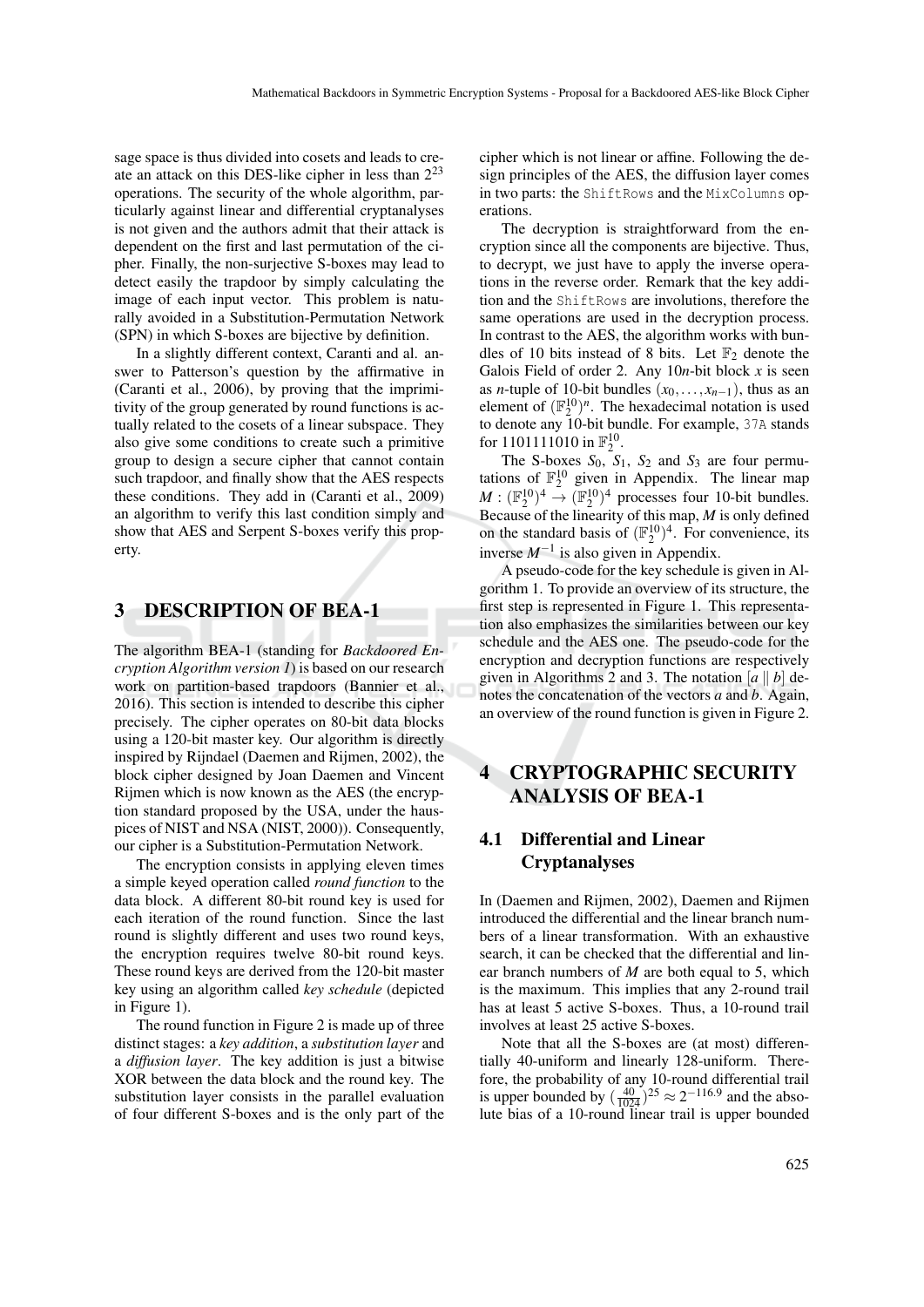

by  $\left(\frac{128}{512}\right)^{25} = 2^{-50}$ . Consequently, a differential cryptanalysis of the 10-round version of our cipher would require at least 2<sup>117</sup> chosen plaintext/ciphertext pairs and a linear cryptanalysis would require  $2^{100}$  known plaintext/ciphertext pairs.

Even if this is a rough approximation since it does not take into account the inter-column diffusion provided by the ShiftRows operation, it suffices to prove the cipher practical resistance against classical differential and linear cryptanalyses. In fact, there is only 2<sup>80</sup> different plaintext/ciphertext pairs for a fixed master key.

#### 4.2 Statistical Analysis of BEA-1

Any cryptographic algorithm must behave as a random generator or at least must exhibit enough randomness properties. Therefore, its outputs for different classes of inputs must pass all the reference statistical testings. The most widely used is the NIST's Statistical Test Suite (STS) (Rukhin et al., 2001).

We have performed the statistical analysis for BEA-1 with respect to all the tests which are implemented in STS. Our encryption has passed all the tests sucessfully. This result is of rather high importance since

- STS is the tool recommended by the US government to evaluate statistical properties of any secure encryption algorithm. It is explicitely mandatory to consider it in the industry.
- The presence of our backdoor remains statistically undetectable which proves that if statistical properties are a necessary condition for cryptographic security it is absolutely not a sufficient property. It may be bypassed by considering statistical simulation techniques (Filiol and Josse, 2007). Alge-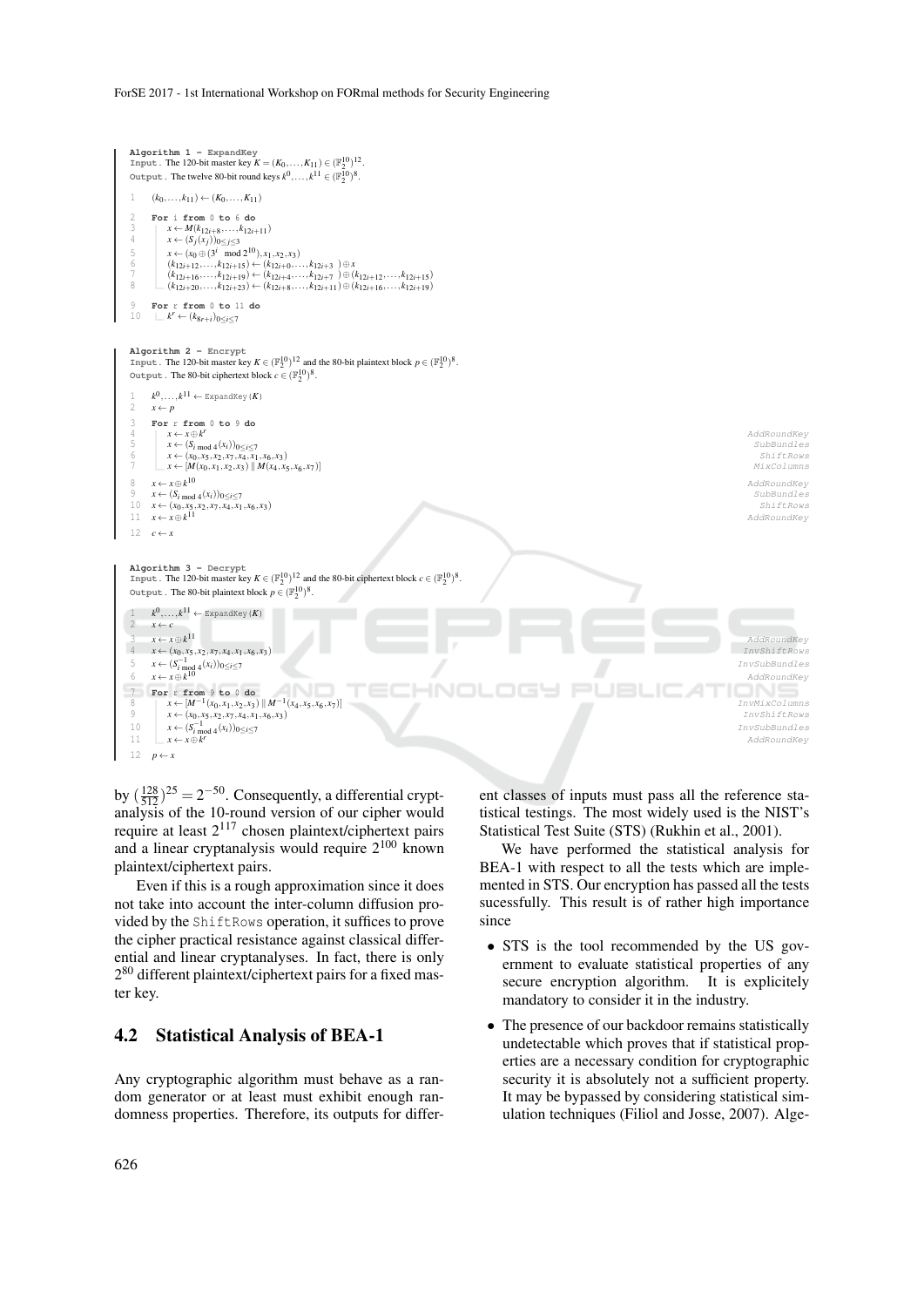

Figure 1: A diagrammatic representation of the key schedule ExpandKey.



Figure 2: A diagrammatic representation of the round function.

braic or combinatorial weaknesses moreover remains out of reach from statistical analysis.

#### 4.3 Cryptographic Challenge

We propose a cryptographic challenge whose aims is twofold:

- identifying and explaing what our backdoor consists in,
- exploiting this backdoor in the most efficient way (in terms of computing time, memory requirements, the number of required plaintext/ciphertext pairs).

We have run our own full cryptanalysis implementation several times. Each time, we retrieve the 120-bit key successfully.

This challenge will be officially launched right after the presentation of the present paper, on the arxiv.org. To take part, participants must send the following data to both authors (prior to any publication):

- the description of the backdoor,
- the description of the attack to exploit the backdoor successfully.
- the relevant source codes. They will help us to sort the different proposals with respect to, first the number of required plaintext/ciphertext pairs, second the computing time on our reference computer.

Incentive (non monetary) awards will be awarded to the three best attacks. Our attack as the reference solution will be presented in at the RusCrypto 2017 con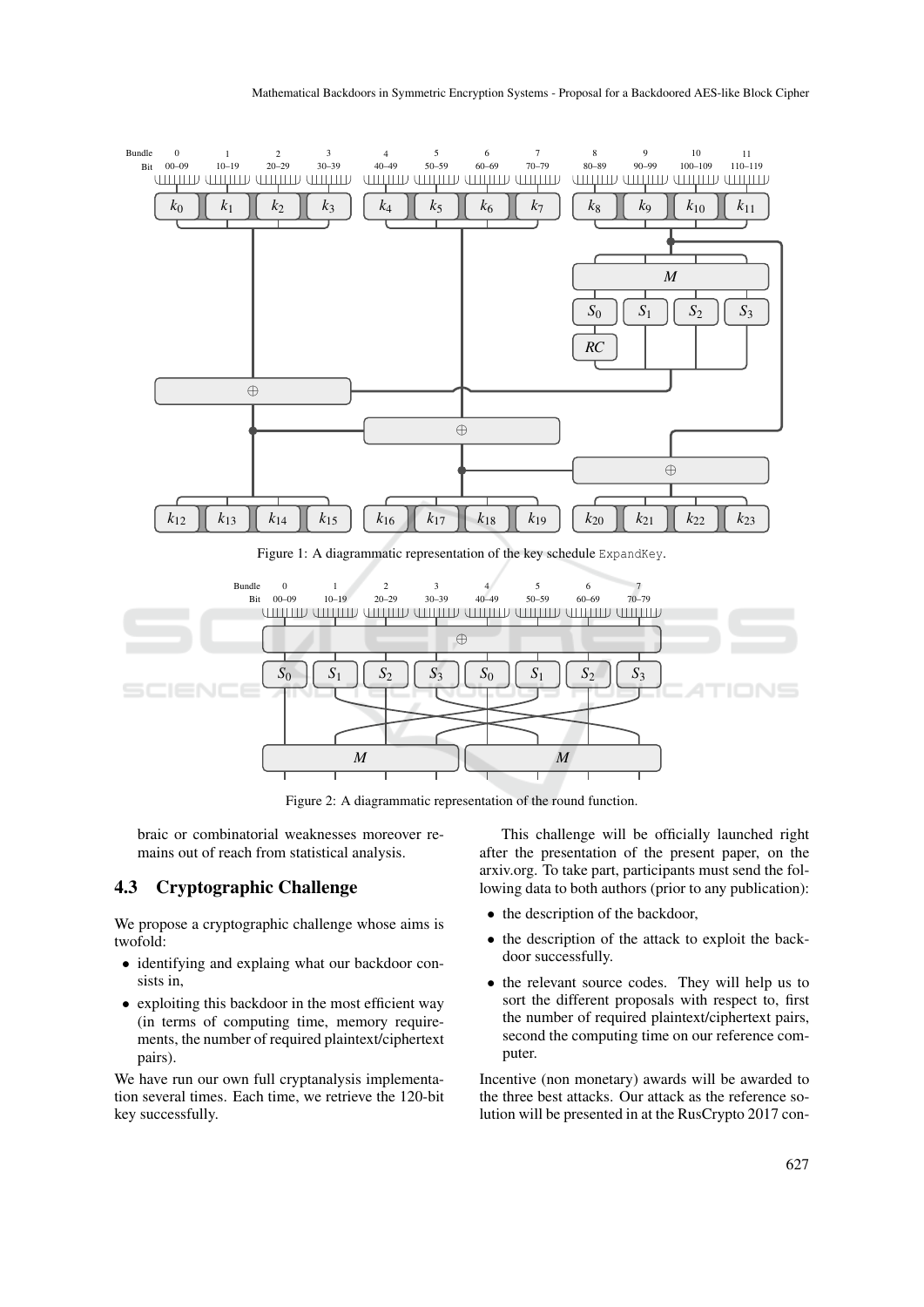ference around end of March 2017. Consequently, the challenge holds until this date. Moreover the best attack will be considered for publication in the Journal in Computer Virology and Hacking Techniques.

# 5 CONCLUSION AND FUTURE WORK

In this paper, we have proposed an AES-like encryption algorithm which contains a backdoor at its design level. This algorithm, named BEA-1, exhibits many of the desirable properties that any secure algorithm should. However, it is absolutely unsuitable for actually protection information. Indeed, we manage to break it with a rather limited amount of resources successfully.

While it is a humble, first step in a larger research work, it illustrates the issue of using foreign encryption algorithms which may contains such hidden weaknesses. The very final aim of our work is to prove that it is feasible to embed such undetectable intended weaknesses. It is consequently a critical issue to have a broader work conducted in this research area and we hope that other people will also consider it as such.

The next step will be to consider more sophisticated combinatorial structures.

### **REFERENCES**

- Angelova, V. and Borissov, Y. (2013). Plaintext recovery in des-like cryptosystems based on s-boxes with embedded parity check. *Serdica Journal of Computing*, 7(3):257p–270p.
- Bannier, A., Bodin, N., and Filiol, E. (2016). Partitionbased trapdoor ciphers. Cryptology ePrint Archive, Report 2016/493. http://eprint.iacr.org/2016/493.
- Biham, E. and Shamir, A. (1993). *Differential cryptanalysis of the data encryption standard*, volume 28. Springer.
- Caranti, A., Dalla Volta, F., and Sala, M. (2009). On some block ciphers and imprimitive groups. *Applicable algebra in engineering, communication and computing*, 20(5-6):339–350.
- Caranti, A., Volta, F. D., Sala, M., and Villani, F. (2006). Imprimitive permutations groups generated by the round functions of key-alternating block ciphers and truncated differential cryptanalysis. *arXiv preprint math/0606022*.
- Daemen, J. and Rijmen, V. (2002). *The design of Rijndael*. Springer Verlag.
- Filiol, E. and Josse, S. (2007). A statistical model for undecidable viral detection. *Journal in Computer Virology*, 3(2):65–74.
- Fried, J., Gaudry, P., Heninger, N., and Thomé, E. (2016). A kilobit hidden snfs discrete logarithm computation. Cryptology ePrint Archive, Report 2016/961. http://eprint.iacr.org/2016/961.
- NIST (1998–2000). Advanced encryption standard archive. http://csrc.nist.gov/archive/aes/.
- Paterson, K. G. (1999). Imprimitive permutation groups and trapdoors in iterated block ciphers. In *Fast Software Encryption*, pages 201–214. Springer.
- Rijmen, V. and Preneel, B. (1997). A family of trapdoor ciphers. In *Fast Software Encryption*, pages 139–148. Springer.
- Rukhin, A., Soto, J., Nechvatal, J., Barker, E., Leigh, S., Levenson, M., Banks, D., Heckert, A., Dray, J., Vo, S., Rukhin, A., Soto, J., Smid, M., Leigh, S., Vangel, M., Heckert, A., Dray, J., and Iii, L. E. B. (2001). A statistical test suite for random and pseudorandom number generators for cryptographic applications.
- Schneier, B. (1998–2000). The nsa's cryptographic capabilities. http://csrc.nist.gov/archive/aes/.
- Shumow, D. and Ferguson, N. (2007). On the possibility of a back door in the nist sp800-90 dual ec prng. In *Proc. Crypto*, volume 7.
- Strehle, R. (1994). *Verschlüsselt: der Fall Hans Bühler*. Werd.
- Wu, H., Bao, F., Deng, R. H., and Ye, Q.-Z. (1998). Cryptanalysis of rijmen-preneel trapdoor ciphers. In *Advances in Cryptology—Asiacrypt'98*, pages 126–132. Springer.

# APPENDIX

HNC

The present appendix contains the different tables for the S-boxes (Figures 5, 6, 7 and 8), the linear map *M* (Figure 3) and its inverse  $M^{-1}$  (Figure 4). They can be copied and pasted for a practical implementation of the encryption algorithm.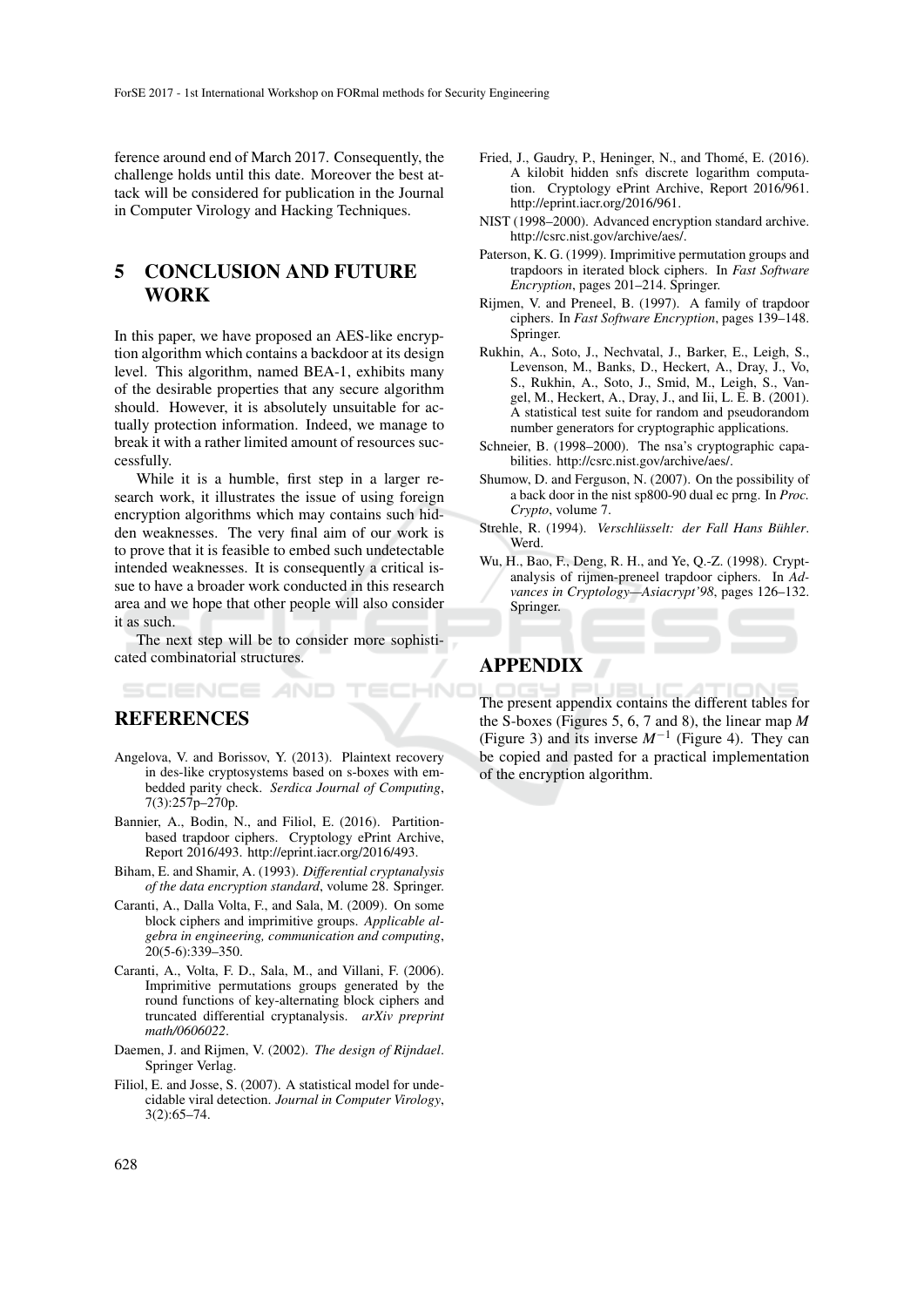| $\boldsymbol{x}$                                                                                           | $\mapsto$ | M(x)                                                | $\boldsymbol{x}$ | $\mapsto$ | $M^{-1}(x)$                                                                                                                           |  |
|------------------------------------------------------------------------------------------------------------|-----------|-----------------------------------------------------|------------------|-----------|---------------------------------------------------------------------------------------------------------------------------------------|--|
| $(001, 000, 000, 000) \mapsto (112, 1BC, 36C, 0C5)$                                                        |           | $(002, 000, 000, 000) \mapsto (344, 394, 342, 165)$ |                  |           | $(001, 000, 000, 000) \mapsto (10B, 221, 09D, 398)$<br>$(002, 000, 000, 000) \mapsto (1$ AE,1E9,2CB,245)                              |  |
|                                                                                                            |           | $(004,000,000,000) \mapsto (23F,15B,0C7,0A7)$       |                  |           | $(004, 000, 000, 000) \mapsto (1AB, 11E, 05F, 3A4)$                                                                                   |  |
|                                                                                                            |           | $(008,000,000,000) \mapsto (215,11F,1E0,2E7)$       |                  |           | $(008,000,000,000) \mapsto (08D,04D,016,34C)$                                                                                         |  |
|                                                                                                            |           | $(010, 000, 000, 000) \mapsto (2D9, 10A, 0C4, 095)$ |                  |           | $(010, 000, 000, 000) \mapsto (0$ AD,337,3C5,2D4)                                                                                     |  |
|                                                                                                            |           | $(020, 000, 000, 000) \mapsto (231, 120, 322, 016)$ |                  |           | $(020, 000, 000, 000) \mapsto (322, 3FD, 3D5, 0E5)$                                                                                   |  |
|                                                                                                            |           | $(040, 000, 000, 000) \mapsto (3C6, 010, 0EC, 261)$ |                  |           | $(040,000,000,000) \mapsto (002,246,2E2,380)$                                                                                         |  |
| $(080,000,000,000) \mapsto (32C,199,2C5,07A)$                                                              |           |                                                     |                  |           | $(080,000,000,000) \mapsto (1E9, 3FE, 238, 329)$                                                                                      |  |
| $(100, 000, 000, 000) \mapsto (35C, 13E, 212, 110)$                                                        |           |                                                     |                  |           | $(100, 000, 000, 000) \mapsto (0F5, 1BD, 210, 210)$                                                                                   |  |
| $(200, 000, 000, 000) \mapsto (13E, 20F, 253, 0BC)$                                                        |           |                                                     |                  |           | $(200, 000, 000, 000) \mapsto (2D8, 209, 353, 243)$                                                                                   |  |
| $(000, 001, 000, 000) \mapsto (237, 252, 004, 0F8)$                                                        |           |                                                     |                  |           | $(000, 001, 000, 000) \mapsto (07D, 2BB, 037, 3C8)$                                                                                   |  |
| $(000, 002, 000, 000) \mapsto (0CC, 32A, 01A, 2DB)$                                                        |           |                                                     |                  |           | $(000, 002, 000, 000) \mapsto (055, 128, 25A, 17F)$                                                                                   |  |
| $(000, 008, 000, 000) \mapsto (022, 37D, 08D, 3D4)$                                                        |           | $(000, 004, 000, 000) \mapsto (13B, 2FA, 328, 38C)$ |                  |           | $(000, 004, 000, 000) \mapsto (0EB, 2FD, 3C3, 176)$                                                                                   |  |
|                                                                                                            |           | $(000, 010, 000, 000) \mapsto (1F4, 1C5, 1FF, 31D)$ |                  |           | $(000, 008, 000, 000) \mapsto (3\texttt{D1}, 236, 09\texttt{D}, 2\texttt{F1})$<br>$(000, 010, 000, 000) \mapsto (06D, 1BE, 3EB, 0BE)$ |  |
| $(000, 020, 000, 000) \mapsto (39A, 062, 38C, 2EB)$                                                        |           |                                                     |                  |           | $(000, 020, 000, 000) \mapsto (3D9, 069, 21B, 11B)$                                                                                   |  |
| $(000, 040, 000, 000) \mapsto (006, 131, 32E, 12B)$                                                        |           |                                                     |                  |           | $(000, 040, 000, 000) \mapsto (3AA, 29E, 239, 100)$                                                                                   |  |
| $(000, 080, 000, 000) \mapsto (15E, 0BF, 1E2, 04F)$                                                        |           |                                                     |                  |           | $(000, 080, 000, 000) \mapsto (0BD, 1B1, 18E, 2AB)$                                                                                   |  |
| $(000, 100, 000, 000) \mapsto (17E, 011, 198, 3C5)$                                                        |           |                                                     |                  |           | $(000, 100, 000, 000) \mapsto (2D7, 1F4, 378, 157)$                                                                                   |  |
| $(000, 200, 000, 000) \mapsto (0E6, 0ED, 314, 289)$                                                        |           |                                                     |                  |           | $(000, 200, 000, 000) \mapsto (395, 295, 38D, 129)$                                                                                   |  |
| $(000, 000, 001, 000) \mapsto (075, 380, 371, 2E9)$                                                        |           |                                                     |                  |           | $(000, 000, 001, 000) \mapsto (15E, 23B, 378, 376)$                                                                                   |  |
| $(000, 000, 002, 000) \mapsto (38B, 1A6, 221, 260)$                                                        |           |                                                     |                  |           | $(000, 000, 002, 000) \mapsto (0D0, 34D, 18C, 354)$                                                                                   |  |
| $(000, 000, 004, 000) \mapsto (019, 08E, 280, 1A7)$                                                        |           |                                                     |                  |           | $(000, 000, 004, 000) \mapsto (084, 128, 167, 20B)$                                                                                   |  |
| $(000, 000, 008, 000) \mapsto (0DC, 0B1, 061, 3DE)$                                                        |           |                                                     |                  |           | $(000, 000, 008, 000) \mapsto (107, 3F1, 063, 33C)$                                                                                   |  |
| $(000, 000, 010, 000) \mapsto (189, 2AB, 1A6, 39D)$                                                        |           |                                                     |                  |           | $(000, 000, 010, 000) \mapsto (141, 222, 031, 28A)$                                                                                   |  |
| $(000, 000, 020, 000) \mapsto (1B2, 0A7, 178, 208)$<br>$(000, 000, 040, 000) \mapsto (269, 2CC, 27E, 1CD)$ |           |                                                     |                  |           | $(000, 000, 020, 000) \mapsto (009, 1D9, 3CC, 131)$                                                                                   |  |
| $(000, 000, 080, 000) \mapsto (09A, 1DD, 336, 34B)$                                                        |           |                                                     |                  |           | $(000, 000, 040, 000) \mapsto (169, 1A1, 02D, 39B)$<br>$(000, 000, 080, 000) \mapsto (0C8, 111, 34B, 38E)$                            |  |
| $(000, 000, 100, 000) \mapsto (2D5, 29F, 072, 04D)$                                                        |           |                                                     |                  |           | $(000, 000, 100, 000) \mapsto (263, 36C, 361, 369)$                                                                                   |  |
| $(000, 000, 200, 000) \mapsto (009, 175, 254, 3ED)$                                                        |           |                                                     |                  |           | $(000, 000, 200, 000) \mapsto (0A6, 050, 36D, 016)$                                                                                   |  |
| $(000, 000, 000, 001) \mapsto (28D, 172, 3EA, 24E)$                                                        |           |                                                     |                  |           | $(000, 000, 000, 001) \mapsto (015, 371, 2DC, 0E2)$                                                                                   |  |
| $(000, 000, 000, 002) \mapsto (058, 044, 3A0, 281)$                                                        |           |                                                     |                  |           | $(000, 000, 000, 002) \mapsto (04 \text{A}, 1 \text{EC}, 1 \text{B6}, 3 \text{B4})$                                                   |  |
| $(000, 000, 000, 004) \mapsto (22D, 1C8, 221, 18B)$                                                        |           |                                                     |                  |           | $(000, 000, 000, 004) \mapsto (2BE, 1DD, 223, 1FA)$                                                                                   |  |
| $(000, 000, 000, 008) \mapsto (370, 1D0, 3CD, 07F)$                                                        |           |                                                     |                  |           | $(000, 000, 000, 008) \mapsto (322, 319, 244, 300)$                                                                                   |  |
| $(000, 000, 000, 010) \mapsto (256, 130, 382, 067)$                                                        |           |                                                     |                  |           | $(000, 000, 000, 010) \mapsto (19 \text{A}, 0 \text{E6}, 364, 0 \text{F2})$                                                           |  |
| $(000, 000, 000, 020) \mapsto (37F, 282, 3A4, 3D8)$<br>$(000, 000, 000, 040) \mapsto (165, 3BA, 19B, 0F7)$ |           |                                                     |                  |           | $(000, 000, 000, 020) \mapsto (13 \texttt{C}, 355, 058, 07 \texttt{F})$                                                               |  |
| $(000, 000, 000, 080) \mapsto (1C7, 259, 17E, 0BE)$                                                        |           |                                                     |                  |           | $(000, 000, 000, 040) \mapsto (211, 2D9, 1B2, 362)$<br>$(000, 000, 000, 080) \mapsto (14F, 3D2, 0E2, 1C7)$                            |  |
| $(000, 000, 000, 100) \mapsto (38E, 3D2, 2CD, 21C)$                                                        |           |                                                     |                  |           | $(000, 000, 000, 100) \mapsto (005, 38F, 215, 2DF)$                                                                                   |  |
| $(000, 000, 000, 200) \mapsto (099, 176, 3BC, 031)$                                                        |           |                                                     |                  |           | $(000, 000, 000, 200) \mapsto (03D, 208, 27E, 249)$                                                                                   |  |
|                                                                                                            |           |                                                     |                  |           |                                                                                                                                       |  |

Figure 3: Specification of *M*.

Figure 4: Specification of *M*−<sup>1</sup> .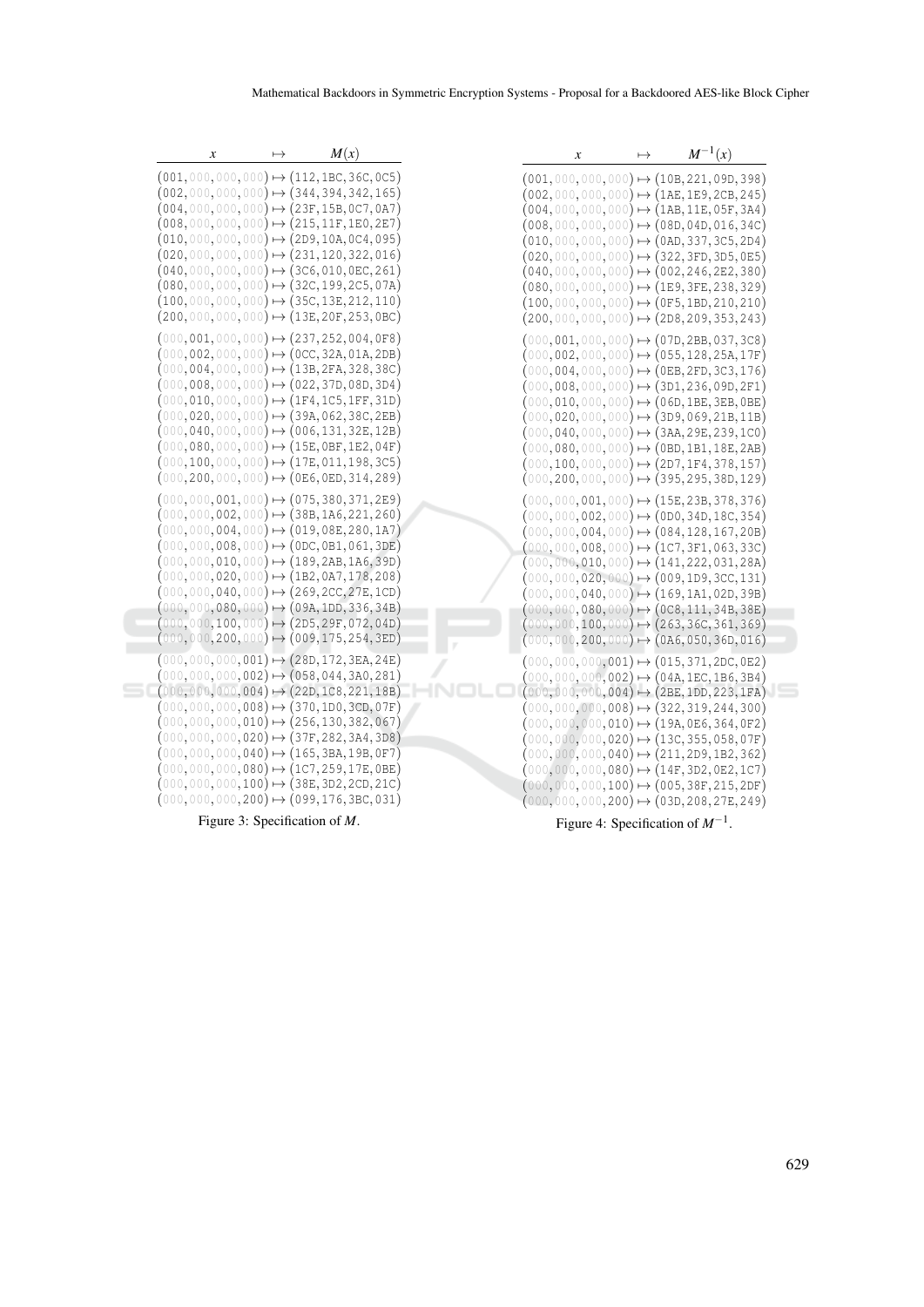| $S_0$      |  |  |  | 0 1 2 3 4 5 6 7 8 9 A B C D E F                                                                                                    |  |  |  |  | $\mathbf{S}_1$ |  |  |  |  |  | 0 1 2 3 4 5 6 7 8 9 A B C D E F                                                                                                    |  |  |  |
|------------|--|--|--|------------------------------------------------------------------------------------------------------------------------------------|--|--|--|--|----------------|--|--|--|--|--|------------------------------------------------------------------------------------------------------------------------------------|--|--|--|
| 00.        |  |  |  | 0BA 026 0A0 1E1 183 3DB 1A4 083 110 350 085 2E5 3B4 195 359 2E6                                                                    |  |  |  |  | 00.            |  |  |  |  |  | 021 09B 37A 3AB ODF 016 1FE 004 07C 3BE 141 397 300 185 00C 1A7                                                                    |  |  |  |
| 01.        |  |  |  | 33A 26B 209 217 1CE 2E3 0C0 136 129 0C8 3D6 054 040 3F2 09F 322                                                                    |  |  |  |  | 01.            |  |  |  |  |  | 2FA 3AA 235 0B9 003 3CF 14A 18F 356 363 173 2E4 168 OCF 373 379                                                                    |  |  |  |
| 02.        |  |  |  | 11B 07F 139 07D 2CF 02A 268 227 246 1C5 12B 3B6 16C 20D 1E7 35B                                                                    |  |  |  |  | 02.            |  |  |  |  |  | 2CA 326 16B 393 283 2E0 2B9 3E9 12F 247 3D8 07B 288 146 30F 267                                                                    |  |  |  |
| 03.        |  |  |  | 313 OCD 11E 1E6 117 355 182 OE6 094 1B9 19C 28C 2B9 336 OAF 19D                                                                    |  |  |  |  | 0.3.           |  |  |  |  |  | 15C 01F 22C 0F8 10F 35D 367 343 1EC 047 008 062 2CF 3D6 36B 148                                                                    |  |  |  |
| 04.        |  |  |  | 2BC 1A9 31B 02E 282 2AE 272 2E9 3AA 1DD 013 2D3 30F 35A 159 1BB                                                                    |  |  |  |  | 04.            |  |  |  |  |  | 0B4 2E3 25E 234 0D2 1F8 184 2FF 2EB 2BB 3A1 34F 312 10B 2EA 04D                                                                    |  |  |  |
| 0.5.       |  |  |  | 11C 12A 248 3C7 28B 191 025 173 018 38D 1A1 185 007 156 378 312                                                                    |  |  |  |  | 0.5.           |  |  |  |  |  | 1B1 2FE 084 229 216 337 0D4 08D 21F 035 164 32A 1AA 182 24B 1BF                                                                    |  |  |  |
| 06.        |  |  |  | OC9 143 O5D 3FA 038 3DE 081 OF9 2D1 3FB 1C7 3E0 1DC 16A 2D8 23F                                                                    |  |  |  |  | 06.            |  |  |  |  |  | 245 257 01E 34E 375 197 292 1DD 14D 190 27E 13D 137 3A3 228 392                                                                    |  |  |  |
| 07.        |  |  |  | 030 1EB 3AF 311 36D 3BD 3C9 348 261 1AF 071 3EE 3BA 3AB 1B8 3CA<br>22B 118 279 0F6 3FF 122 1B2 360 1D6 1B6 3D4 3BB 3B3 0EA 097 308 |  |  |  |  | 07.            |  |  |  |  |  | 010 34C 389 114 3B9 28B 325 210 1E7 30B 388 1A1 094 088 038 1C2<br>305 38E 112 0AA 01B 260 3C1 104 30E 3D4 0EF 079 347 382 22E 09D |  |  |  |
| 08.<br>09. |  |  |  | 3A9 086 0AE 15A 253 058 0BB 3D5 01D 1A3 23E 053 35D 277 384 0E2                                                                    |  |  |  |  | 08.<br>09.     |  |  |  |  |  | 1E6 087 278 20D 25B 060 215 2C6 3E0 055 3F9 179 252 1B5 105 368                                                                    |  |  |  |
| 0A.        |  |  |  | 233 2B8 2AF 0D0 1B1 105 0B3 215 2A2 27F 2DB 17E 12C 3A2 18E 2AC                                                                    |  |  |  |  | OA.            |  |  |  |  |  | 029 1E9 2C4 2C5 037 233 204 133 3BD 20B 37D 1AE 03D 116 1B2 2F3                                                                    |  |  |  |
| OB.        |  |  |  | 321 09C 294 04C 036 2F1 3D2 18D 188 349 128 069 198 2F4 3DC 370                                                                    |  |  |  |  | OB.            |  |  |  |  |  | 266 333 08F 050 1B9 328 26F 1EA 1A9 0E6 291 2ED 05E 162 1EE 362                                                                    |  |  |  |
| OC.        |  |  |  | 138 324 23C 1FD 082 247 005 0A3 0F0 273 152 17B 1A0 1C8 04E 34C                                                                    |  |  |  |  | OC.            |  |  |  |  |  | 15B 351 20F 17D 08B 2D5 259 271 14F 2F5 011 3E7 14B 391 248 0B2                                                                    |  |  |  |
| OD.        |  |  |  | 12F OCC 075 10E 290 021 1AE 211 3E6 17A 276 289 3B5 123 01F 048                                                                    |  |  |  |  | OD.            |  |  |  |  |  | 119 3CD 160 23E 06A 0D0 3C3 01C 171 3D3 349 061 16F 0FB 1DF 342                                                                    |  |  |  |
| 0Е         |  |  |  | 201 08F 29A 002 179 32E 120 1AC 1E3 109 079 37C 297 096 12D 323                                                                    |  |  |  |  | OE.            |  |  |  |  |  | 082 068 218 2E9 3B3 225 2F9 230 020 223 151 0C5 2A9 OFE 096 045                                                                    |  |  |  |
| OF.        |  |  |  | 165 OAC 18B OAB 1FF 230 25B 3D3 111 07E 21C 1BE 187 30E 34A 318                                                                    |  |  |  |  | OF.            |  |  |  |  |  | OF2 ODA 03A 015 049 370 14C 255 369 193 38A 20E OB1 3A6 039 387                                                                    |  |  |  |
| 10.        |  |  |  | 269 343 29F 395 1AD 1D2 023 2DE 1B3 35E 2D7 044 206 3F1 310 0A7                                                                    |  |  |  |  | 10.            |  |  |  |  |  | 24C 030 315 3CA 0A1 0C6 02C 203 107 115 3FE 244 26C 264 1C6 1C9                                                                    |  |  |  |
| 11.        |  |  |  | 287 3C3 2A5 213 3E4 3DA OFD 140 38E 2C2 154 254 15F 02C 1FB 1ED                                                                    |  |  |  |  | 11.            |  |  |  |  |  | 123 090 36F 28F 1A3 19D 0BE 317 19B 25C 117 0ED 395 0BF 37E 3E4                                                                    |  |  |  |
| 12.        |  |  |  | 1C6 051 062 090 214 14B 190 15D 0A1 186 032 0B9 1DA 239 3D1 383                                                                    |  |  |  |  | 12.            |  |  |  |  |  | 04C 3FB 103 2E6 3C8 11E 3D1 279 316 38C 277 286 081 074 213 1F7                                                                    |  |  |  |
| 13.        |  |  |  | 331 06D 02D 009 2FC 3AD 2AA 363 1EF 38F 39A 2DC 3BF 106 39B 31F                                                                    |  |  |  |  | 13.            |  |  |  |  |  | 3C5 095 2FC 09F 2B5 332 05C 31F 324 09E 2DD 3FC 19F 111 2A7 2B0                                                                    |  |  |  |
| 14.<br>15  |  |  |  | 03E ODE 1BC 067 OCF 155 2CE 240 05E 0E8 0C4 149 08C 3E5 2A1 150                                                                    |  |  |  |  | 14.            |  |  |  |  |  | 091 329 106 10E 012 273 2EC 341 080 174 2DB 1C7 102 2D3 2EE 1B0                                                                    |  |  |  |
| 16.        |  |  |  | 1D1 228 3DF 0E0 3F6 193 19B 27D 2B0 35C 0E3 171 180 022 00E 358<br>161 OEE 365 15B OC3 2CD 3E1 06C 119 283 OF1 3B9 212 226 076 382 |  |  |  |  | 15.<br>16.     |  |  |  |  |  | 03F 2D4 364 131 0A6 275 00A 386 052 3DC 339 11A 211 02A 27F ODD<br>318 27B 17B 2D7 1E4 285 0AC 269 3F4 1EF 093 3BB 307 08E 3B0 0EB |  |  |  |
| 17.        |  |  |  | 38C 1D3 15C 0B2 22C 314 056 216 364 3DD 1E9 020 176 389 2F2 073                                                                    |  |  |  |  | 17.            |  |  |  |  |  | 209 2CB OBB 3A5 129 1CA 027 028 3E6 064 221 125 159 2B7 0F9 37C                                                                    |  |  |  |
| 18.        |  |  |  | 06F 27E 027 14E 177 26D 1BA 0EC 25A 194 3C6 2F9 221 0E1 3F4 0B7                                                                    |  |  |  |  | 18.            |  |  |  |  |  | 054 32D 3F6 031 053 29F 23C 2A1 0D9 237 336 232 1B3 1C1 380 2C1                                                                    |  |  |  |
| 19         |  |  |  | 14F 293 144 OFB 2FO 3ED OF4 1CC 0C6 065 028 315 3E2 2DD 274 OFA                                                                    |  |  |  |  | 19.            |  |  |  |  |  | 1DA 360 30C 265 34A 17F 296 3E1 20C 0A2 1F6 207 0F1 040 1D5 026                                                                    |  |  |  |
| 1A.        |  |  |  | 0D3 041 080 2C5 072 08D 339 2A3 1F1 1DF 2F5 267 015 0B1 275 21B                                                                    |  |  |  |  | 1A.            |  |  |  |  |  | 200 121 134 2AB 2FB 272 0D7 07E 001 262 27A 1FF 299 3EB 1FA 39F                                                                    |  |  |  |
| 1B.        |  |  |  | 091 03F 259 18F 1C3 27B 319 153 0D2 0BD 2D0 064 000 379 2F6 2A9                                                                    |  |  |  |  | 1B.            |  |  |  |  |  | 253 006 128 36E 14E 289 0F6 3A8 3D2 261 178 3E5 2C0 0B7 303 181                                                                    |  |  |  |
| 1C.        |  |  |  | 142 OF5 3EF 03B 3F8 344 3BC 265 0E7 334 238 08E 347 174 18C 162                                                                    |  |  |  |  | ic.            |  |  |  |  |  | 097 22A 32E 166 306 OFC 139 138 3BF 1AC 1FD 29B 0AF 041 2CC 0CA                                                                    |  |  |  |
| 1D.        |  |  |  | 112 1D0 01C 292 2C0 0E9 2B6 301 0C1 30D 369 1C0 1E4 1F7 08A 2FA                                                                    |  |  |  |  | 1D.            |  |  |  |  |  | 23B 1F2 25D 0EC 314 20A 03C 120 3C6 0C0 158 28C 3E8 21E 06E 263                                                                    |  |  |  |
| 1E.        |  |  |  | 3CB 34D 2BE 28F 09A 39D 232 262 333 2F8 397 2C4 06E 27A 317 017                                                                    |  |  |  |  | 1E.            |  |  |  |  |  | 0C4 085 1BD 051 3E2 153 013 0F3 2B6 1A8 17C 2DC 2C7 3B7 33C 29E                                                                    |  |  |  |
| 1F.        |  |  |  | 327 26C 325 167 05B 36C 362 004 3F7 0F7 20B 22D 222 2D2 0CA 196                                                                    |  |  |  |  | 1F.            |  |  |  |  |  | 0B5 27C 3F2 398 194 099 0A9 320 35A 366 2C2 05D 1F9 226 098 04E                                                                    |  |  |  |
| 20.        |  |  |  | 33F 3B2 17D 302 146 170 367 18A 1DE 0B5 099 3BE 2C1 0BC 2A0 01B                                                                    |  |  |  |  | 20.            |  |  |  |  |  | 05A 3AC 33E 0E8 0A7 186 1D8 17E 126 32B 110 05F 1A5 390 3CE 1FC                                                                    |  |  |  |
| 21.        |  |  |  | 11D 010 342 169 366 2EC 088 361 291 131 2FF 199 1CA 3B0 00D 24F<br>2B7 063 3EB 281 0A5 070 1CB 07B 270 2CC 398 32B 1C1 396 278 39E |  |  |  |  | 21.<br>22.     |  |  |  |  |  | 11F 019 3D5 13C 2BD 251 355 065 1F5 3DF 152 07A 086 1B6 308 188<br>ODC 124 15F 075 2E7 39E 046 302 32C 2CE 3CC 3AF 208 066 394 12B |  |  |  |
| 22.<br>23. |  |  |  | 160 OFF 1A2 OD4 024 24B 178 1BD 326 2EF 28D 392 21F 24A 10B 042                                                                    |  |  |  |  | 23.            |  |  |  |  |  | 06D 371 2AF 12A 378 319 24D 1D7 37F 3A2 21D 157 31A 3FF 3B2 2DA                                                                    |  |  |  |
| 24.        |  |  |  | 141 256 229 218 OEB 260 145 050 035 OE5 300 3AE 1E2 34E 223 20A                                                                    |  |  |  |  | 24.            |  |  |  |  |  | 071 31B 256 3F3 33D 280 144 08C 21C 058 1CD 2D6 165 3A0 077 354                                                                    |  |  |  |
| 25.        |  |  |  | 164 02F 0C5 210 1A6 258 3F5 32D 1B4 2EA 1C4 3D0 381 371 2D9 101                                                                    |  |  |  |  | 25.            |  |  |  |  |  | 022 32F 359 2BC 374 1EB 30A 192 1CF 1BA 06B 0A0 177 183 28E 2A8                                                                    |  |  |  |
| 26.        |  |  |  | 3C8 3F3 1F2 10F 0D1 1BF 2D6 320 390 25E 249 341 33B 203 087 23A                                                                    |  |  |  |  | 26.            |  |  |  |  |  | 29C 130 323 122 331 201 3B1 OBC 25A OD8 34B 11B 24F 2E8 1F1 3F5                                                                    |  |  |  |
| 27.        |  |  |  | 09E 095 2C8 3A6 0F2 263 108 307 3E8 3C4 2BB 14C 36E 13E 2C9 376                                                                    |  |  |  |  | 27.            |  |  |  |  |  | 31C 254 346 376 11C 000 243 0C8 381 0E9 22D 01A 161 3D0 07F 1E0                                                                    |  |  |  |
| 28.        |  |  |  | 014 OOF ODA 133 163 05C OAA 1E5 019 37D 043 1FC 184 07A 3FE 03D                                                                    |  |  |  |  | 28.            |  |  |  |  |  | 295 175 04F 3C4 1AF 2A2 191 2F7 34D 36C 2E2 3D7 0F7 18B 0F5 2F6                                                                    |  |  |  |
| 29.        |  |  |  | OFE 25F 26E 3B7 135 2E8 3B1 1B7 012 2CA 0C2 113 001 271 1D8 01A                                                                    |  |  |  |  | 29.            |  |  |  |  |  | OC1 30D 025 1F3 01D 1D3 06C 13B 109 2DF 38B 2E5 18C 0E1 231 10D                                                                    |  |  |  |
| 2A.        |  |  |  | 16F 1C9 0AD 236 299 3CF 3EC 24E 3F0 1D4 3CC 2BF 2C3 338 1B5 25C                                                                    |  |  |  |  | 2A.            |  |  |  |  |  | 36D 3DB 377 1DB 16D 09C 024 242 072 39B 31D 2C9 149 0F0 089 0A3                                                                    |  |  |  |
| 2B.        |  |  |  | 181 052 243 1F3 11F 2EE 332 32C 034 3A8 2B4 34F 031 305 006 124                                                                    |  |  |  |  | 2B.            |  |  |  |  |  | 0EA 057 250 2CD 38F 2A0 0B3 169 12D 309 2D8 2AD 358 3F1 1C8 043                                                                    |  |  |  |
| 2c.<br>2D. |  |  |  | 13F 13C 19E 3A0 17C 2E2 3CE 345 3CD 0EF 205 31A 23D 06B 059 19F<br>1E0 3D8 3F9 103 337 ODB 14D 353 127 OCE 385 114 107 3D7 057 288 |  |  |  |  | 2C.<br>2D.     |  |  |  |  |  | 268 2A3 1D6 28A 3EC 18D 2AA 02F 1DE 3C7 0D3 274 147 219 02D 2B2<br>OCC 13F 383 3DA 3ED 26A OAE 1DC 301 2A4 350 2F2 OAB 2A6 39A 014 |  |  |  |
| 2E.        |  |  |  | 04F 2B2 2CB 039 234 2B5 2E1 32A 2FB 115 116 37B 3A5 092 373 17F                                                                    |  |  |  |  | 2E.            |  |  |  |  |  | 2D2 352 108 0E3 270 3E3 02E 29D 1BE 06F 002 059 0A4 198 23A 044                                                                    |  |  |  |
| 2F.        |  |  |  | 21E 2AB 37F 2FD 2ED 2BA 1EA 125 208 16E 33C 0A9 2F3 3C2 3C1 21D                                                                    |  |  |  |  | 2F.            |  |  |  |  |  | OCB 258 348 39C 176 2B4 007 3C2 33F 217 287 073 238 15E 03B 167                                                                    |  |  |  |
| 30.        |  |  |  | 11A 0A4 3EA 047 157 25D 1D9 10A 16D 20E 098 2B1 340 22E 241 078                                                                    |  |  |  |  | 30.            |  |  |  |  |  | 2B8 2D0 340 OF4 OBD 2F0 353 100 18A 29A 399 246 1CB 02B 1A2 2E1                                                                    |  |  |  |
| 31.        |  |  |  | 1F5 OED 31E 298 3A7 30C 1CF 05F 351 0E4 335 046 151 24C 1EE 235                                                                    |  |  |  |  | 31.            |  |  |  |  |  | 3F0 212 1B7 032 281 357 3AD 048 322 3A9 3B6 33A 196 1BB 1FB 19A                                                                    |  |  |  |
| 32.        |  |  |  | 12E 2A6 1A5 061 3A1 29C 011 066 093 03A 38A 1F8 1F0 084 134 356                                                                    |  |  |  |  | 32.            |  |  |  |  |  | 1E2 0AD 101 033 22F 227 0B6 345 0C2 220 07D 298 3EF 0B8 2F1 ODE                                                                    |  |  |  |
| 33.        |  |  |  | 225 20C 3D9 2E4 0A8 OBE 1FE OFC 0C7 377 2F7 07C 074 045 1E8 05A                                                                    |  |  |  |  | 33.            |  |  |  |  |  | 304 0E4 202 0D1 21B 005 12C 0EE 13A 0C7 092 00D 05B 009 37B 365                                                                    |  |  |  |
| 34.        |  |  |  | 36B 36F 37E 375 04D 1FA 257 13B 089 220 399 00B 158 2D5 068 280                                                                    |  |  |  |  | 34.            |  |  |  |  |  | ODB 2AC 27D 39D 3A7 214 338 1AD 335 2DE 1D9 1E5 1CO 3DE 140 24A                                                                    |  |  |  |
| 35.        |  |  |  | 357 ODD OBF 1B0 2A7 23B 255 3FC 00A 330 2A4 200 016 008 126 0A6                                                                    |  |  |  |  | 35.            |  |  |  |  |  | 2B3 26B 1F0 3C0 3A4 04A 0A8 2C3 0BA 078 1D4 1E3 16A 145 170 2C8                                                                    |  |  |  |
| 36.        |  |  |  | 09B 37A 284 2D4 0F3 28E 237 31D ODF 368 386 060 374 31C 033 26A                                                                    |  |  |  |  | 36.            |  |  |  |  |  | 00B 35B 1AB 127 2BF 16E 2BE 241 1E1 063 334 2B1 136 3EE 3B8 1C5                                                                    |  |  |  |
| 37.        |  |  |  | 100 394 1F9 04B 391 39F 30B 00C 077 2EB 3E3 231 29B 049 202 224                                                                    |  |  |  |  | 37.            |  |  |  |  |  | 23D 2D1 042 372 3BA 1ED 0FA 327 0C9 018 1C3 396 3F8 26E 1BC 187                                                                    |  |  |  |
| 38.<br>39. |  |  |  | 132 2DA 2A8 286 06A 189 130 13D 1EC 29D 104 387 32F 316 207 137                                                                    |  |  |  |  | 38.<br>39.     |  |  |  |  |  | 034 3FD 310 118 1D1 076 22B 143 38D 33B 0E5 0D5 3B4 199 3C9 3B5                                                                    |  |  |  |
| 3A.        |  |  |  | ODC 02B 1D7 21A 354 39C 0B6 329 285 3A4 0D9 245 2B3 0D6 33E 252<br>OCB 1DB 172 296 192 04A 244 250 1F6 2AD 2C6 346 09D 388 328 3A3 |  |  |  |  | 3A.            |  |  |  |  |  | 0E2 195 10A 284 156 150 11D 155 3DD 15D 0CD 163 1A0 0C3 10C 35C<br>180 1A6 321 00E 276 03E 25F 0D6 189 206 1D0 1CC 26D 205 17A 3FA |  |  |  |
| 3B.        |  |  |  | 2C7 3E7 29E 3C0 0D5 22A 1F4 168 3FD 242 102 3C5 0F8 251 264 2DF                                                                    |  |  |  |  | 3B.            |  |  |  |  |  | 35E 036 35F 2F8 067 2BA 2A5 16C 3D9 2FD 297 18E 113 0FD 313 0E7                                                                    |  |  |  |
| 3C.        |  |  |  | 27C 029 003 38B 10C 380 10D 295 303 197 1CD 219 13A 306 166 304                                                                    |  |  |  |  | 3C.            |  |  |  |  |  | 15A 1B8 08A 239 04B 384 083 385 2F4 19C 12E 017 3BC 224 135 290                                                                    |  |  |  |
| 3D.        |  |  |  | 175 19A OD8 28A OA2 26F 3B8 1C2 148 30A OB8 24D 1A7 121 15E 372                                                                    |  |  |  |  | 3D.            |  |  |  |  |  | 09A 311 240 13E 0A5 24E 069 3CB 0FF 236 36A 1A4 344 3AE 1E8 31E                                                                    |  |  |  |
| 3E.        |  |  |  | 0B4 266 22F 2FE 0B0 055 01E 3AC 14A 2E0 34B 1D5 3E9 393 2E7 037                                                                    |  |  |  |  | 3E.            |  |  |  |  |  | 132 23F 222 070 2AE 3EA 249 023 293 0B0 330 21A 28D 1CE 154 172                                                                    |  |  |  |
| 3F.        |  |  |  | 20F 0D7 1A8 1AB 16B 36A 352 204 2BD 08B 147 1AA 35F 03C 309 33D                                                                    |  |  |  |  | 3F.            |  |  |  |  |  | 1F4 056 OOF 2EF 361 1D2 OEO 1C4 19E 282 1B4 3F7 294 142 2D9 OCE                                                                    |  |  |  |
|            |  |  |  |                                                                                                                                    |  |  |  |  |                |  |  |  |  |  |                                                                                                                                    |  |  |  |

Figure 5: Specification of the S-box  $S_0$ .

Figure 6: Specification of the S-box  $S_1$ .